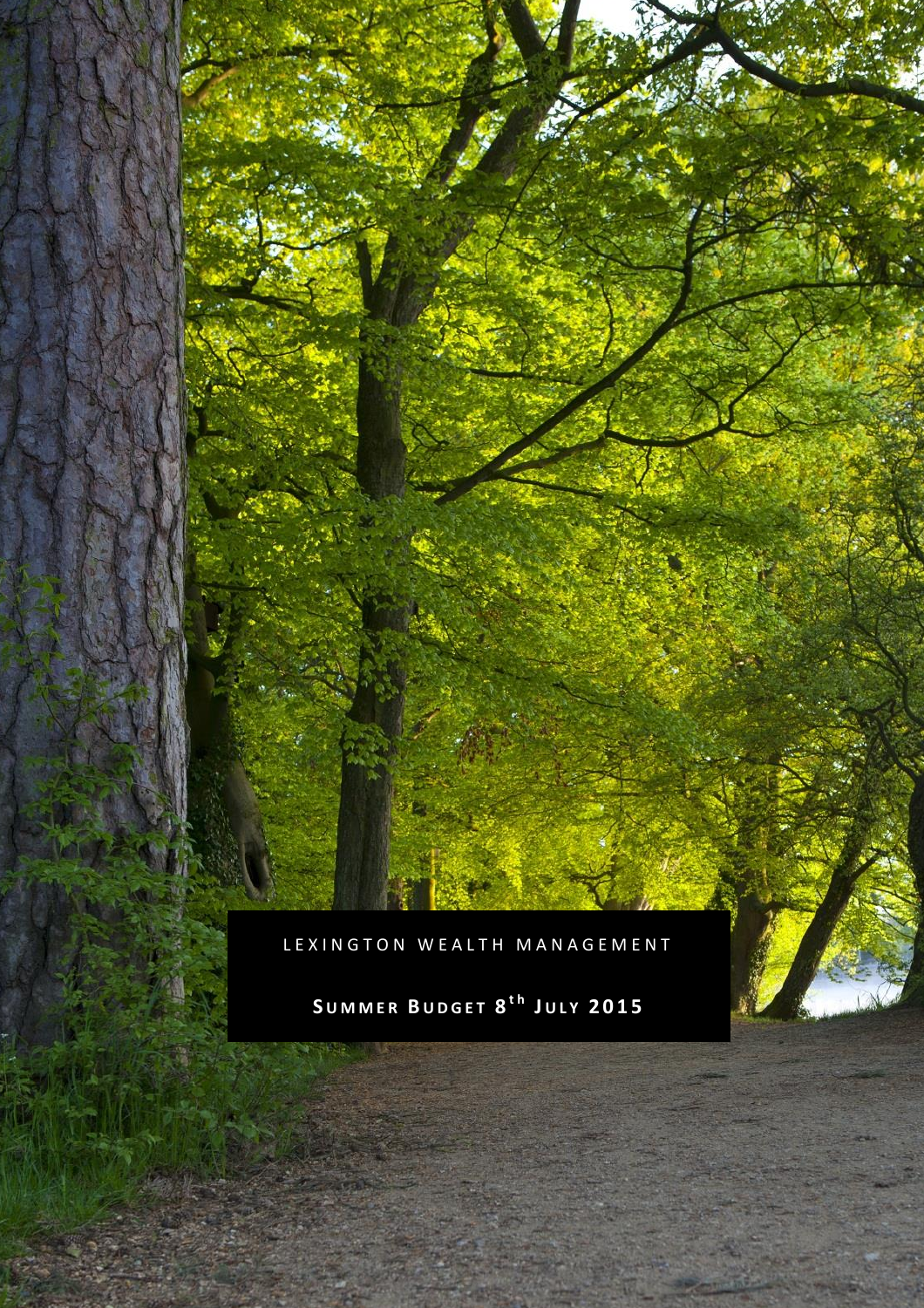# **LEXINGTON WEALTH MANAGEMENT SUMMER BUDGET 8T H JULY 2015**

The Chancellor announced his summer budget yesterday and here are our summary points which we feel will be relevant to you, your business and your family.

I would like to draw your attention specifically to the following: -

3. New Dividend Allowance (Important to Business Owners)

- 4. Inheritance Tax: Family Home Nil Rate Band But not yet
- 7. The Employment Allowance will increase by a further £1,000 to £3,000
- 9. Restricting tax relief for wealthier landlords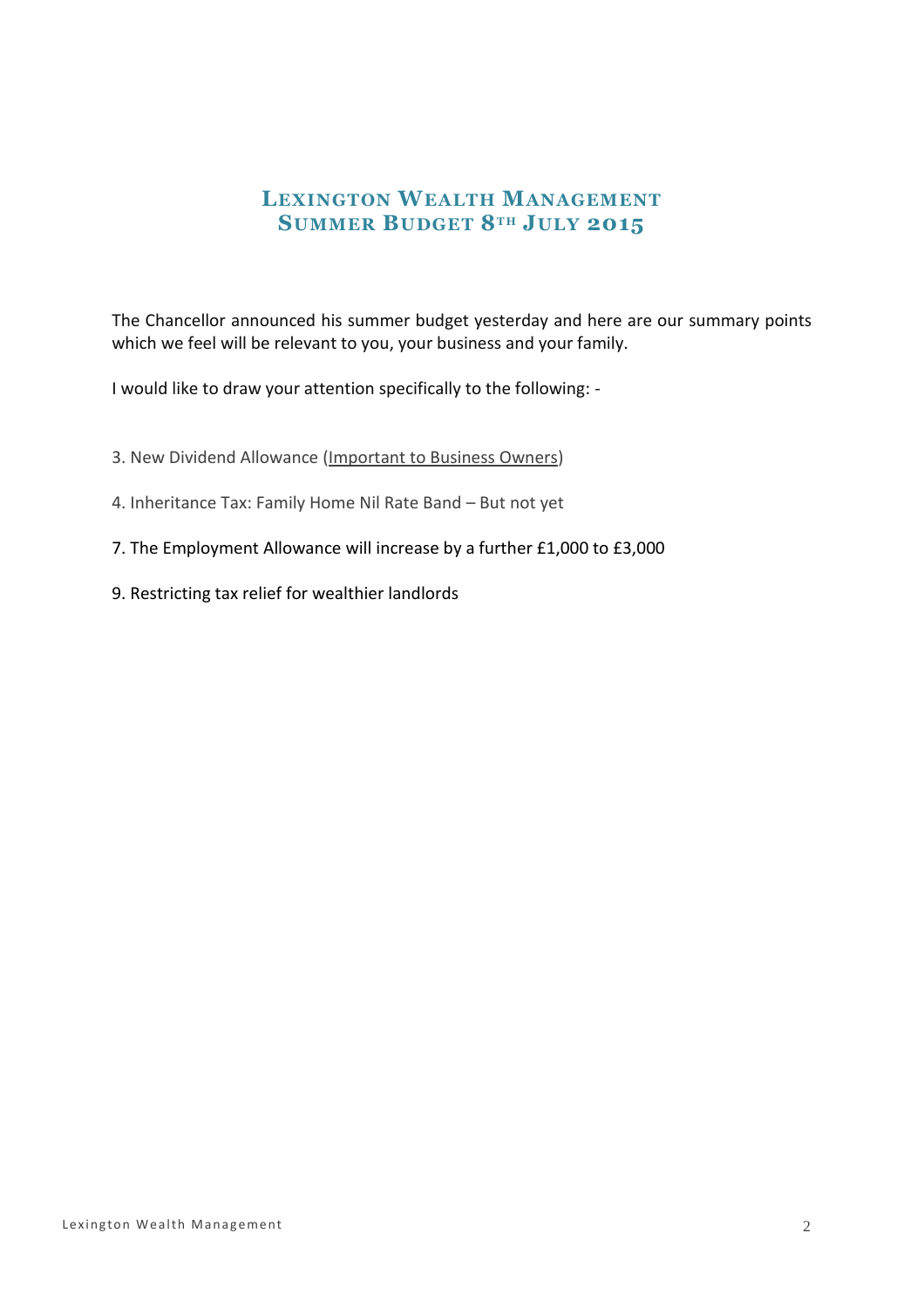## **TAXATION**

# **1. INTRODUCING A NEW NATIONAL LIVING WAGE OF OVER £9 AN HOUR BY 2020**

From April 2016, a new National Living Wage of £7.20 an hour for the over 25s will be introduced. This will rise to over £9 an hour by 2020.

### **2. INDIVIDUAL TAX ALLOWANCES**

Both the personal allowance and higher rate income tax thresholds will increase over the next two years as follows:

#### **2016/17**:

- Personal Allowance increases to £11,000;
- Higher rate threshold increases to £43,000.

A basic rate taxpayer will be better off by £80. Higher rate taxpayers will be better off by £203.

#### **2017/18**:

- Personal Allowance increases to £11,200;
- Higher rate threshold increases to £43,600.

A basic rate taxpayer will be better off by a further £40, and higher rate taxpayers by £160.

These increases are on the way to meeting government pledges to raise the personal allowance to £12,500 and the higher rate threshold to £50,000 during this Parliament.

## **3. NEW DIVIDEND ALLOWANCE (IMPORTANT TO BUSINESS OWNERS)**

The system of dividend tax credits will be abolished from April 2016. It will be replaced by a new tax free dividend allowance of £5,000. Dividends in excess of this allowance will be taxed at the following rates, depending on which tax band they fall in:

- Basic rate 7.5%;
- $\bullet$  Higher rate 32.5%;
- Additional rate 38.1%.

This means that from April 2016, a basic rate taxpayer could have tax free income of up to £17,000 pa when added to the personal allowance of £11,000 and the new 'personal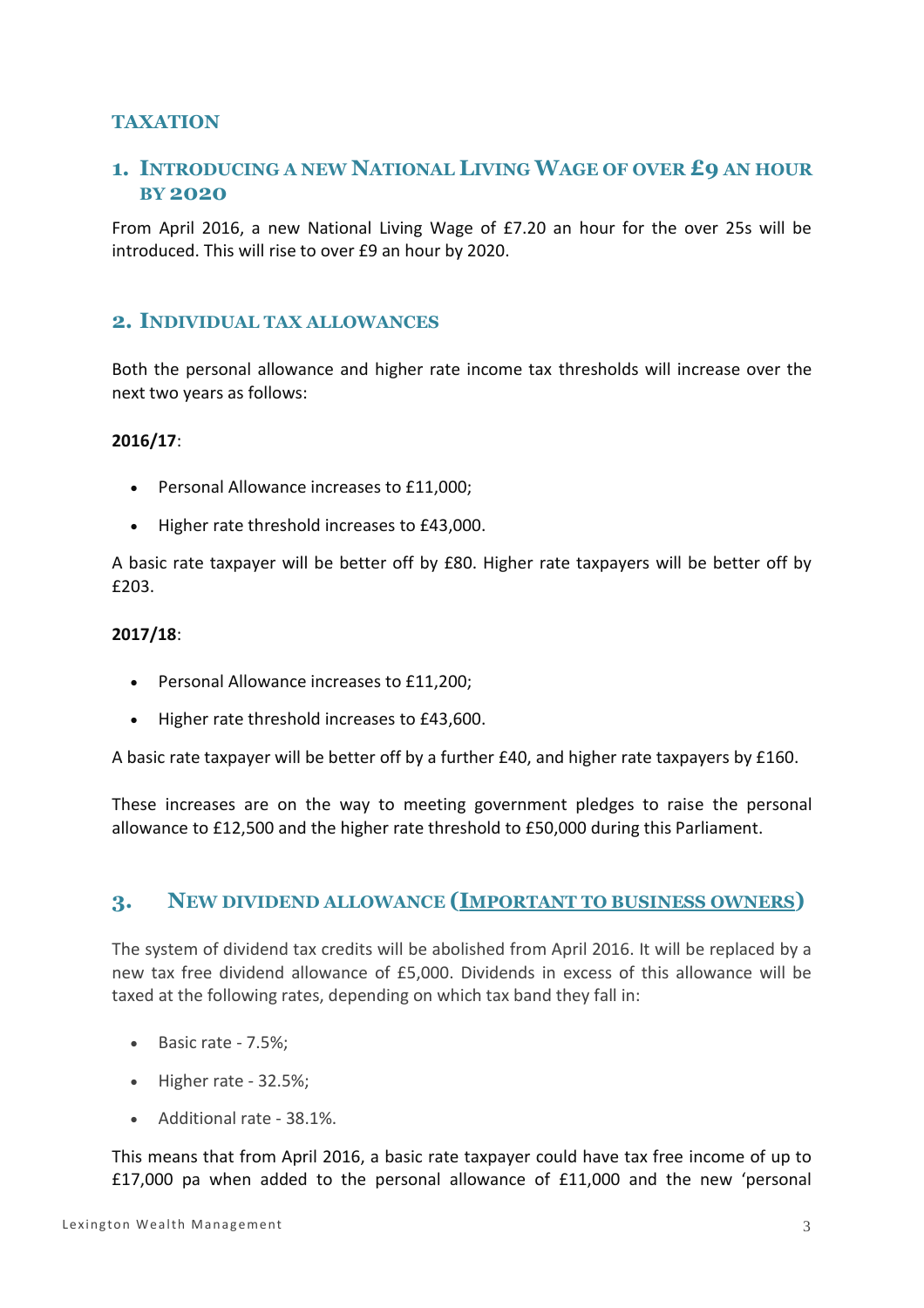savings allowance' announced in the Spring Budget of £1,000. Higher rate taxpayers could have up to £16,500 (as the personal savings allowance is restricted to £500 for these individuals).

Certain individuals may also have savings income falling into the £5,000 savings rate 'band', currently taxed at 0%. There is no mention of any change to this band, in which case certain individuals may have tax free income of up to £22,000, depending on the sources of their income.

Making full use of these new allowances can make savings last longer in retirement and potentially leave a larger legacy for loved ones. And strengthens the case for holistic multiple wrapper retirement income planning.

# **4. INHERITANCE TAX: FAMILY HOME NIL RATE BAND - BUT NOT YET**

The Government will introduce a new Inheritance Tax (IHT) nil rate band of up to £175,000 where the family home is passed to children or grandchildren. This is in addition to the current nil rate band of £325,000 which has been frozen since 2009 and will remain frozen for the next 5 tax years, until the end of 2020/21.

#### **Who will benefit**

The extra nil rate band will be fully available to anyone who:

- passes the family home to their children or grandchildren on death; or
- or had a family home, then downsized (passing on assets of equivalent value to children/grandchildren); and
- has an estate below £2M.

However, the full £175,000 won't be available until 2020/21. The allowance will first become available in 2017/18 at £100,000 and increase to £125,000 in 2018/19, £150,000 in 2019/20 and £175,000 in 2020/21. It will then increase in line with the Consumer Price Index (CPI).

Like the existing nil rate band the new property nil rate band can be transferred between spouses or civil partners. This means a married couple could pass £1M in 2020/21 to their children tax free on death provided the family home is worth at least £350,000, saving £140,000 in IHT.

### **Who may miss out**

But not everyone will benefit from the additional IHT free allowance. Anyone with a net estate over £2M will begin to see their property nil rate band reduced until it is completely lost once the estate is over £2.2m (2017/18) £2.25m (2018/19), £2.3m (2019/20) or £2.35m (2020/21).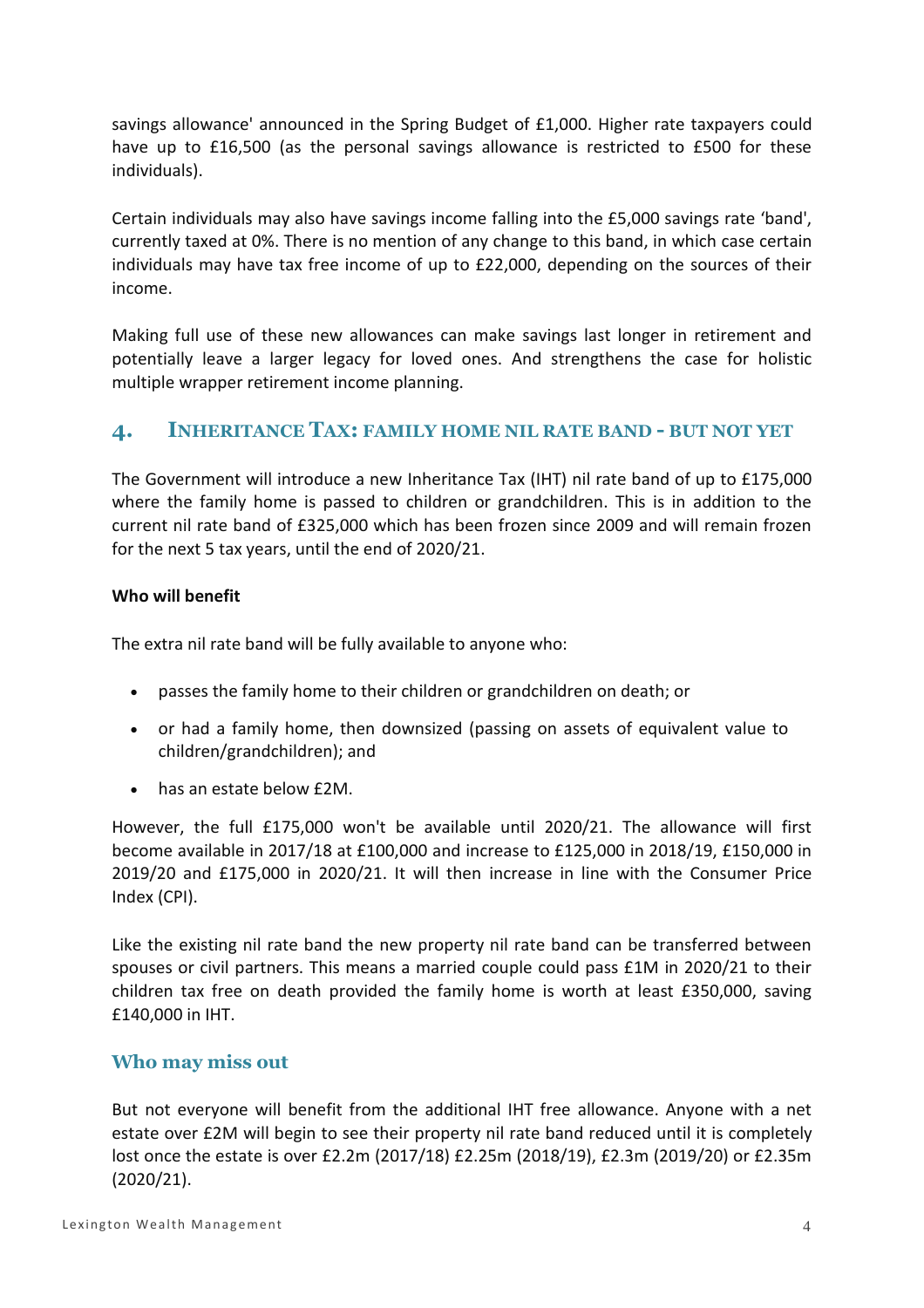It will only apply to transfers to children and grandchildren. Meaning those without children will miss out. And it is not possible to use the exemption for lifetime transfers which may discourage some clients from passing on their wealth during their lifetime.

Clients who could benefit from the property nil rate band may need to revisit their existing wills to ensure they continue to reflect their wishes and remain as tax efficient as possible.

# **5. CORPORATION TAX WILL BE CUT TO 19% IN 2017 AND 18% IN 2020**

The main rate of Corporation Tax has already been cut from 28% in 2010 to 20%, in order to boost UK competitiveness. It will now fall further, from 20% to 19% in 2017, and then to 18% in 2020, benefiting over a million businesses.

## **6. THE ANNUAL INVESTMENT ALLOWANCE WILL BE SET AT ITS HIGHEST EVER PERMANENT LEVEL AT £200,000**

The annual investment allowance, which has previously been increased temporarily, will be set permanently at £200,000 from January 2016.

The allowance means businesses can deduct the full value of certain items, including equipment and machinery, up to a total value of £200,000 from their profits before tax. This helps them with cash flow because it means the full tax relief is given in the year items are purchased, rather than over several years.

This permanent increase will help businesses plan their spending on longer-term investments.

# **7. THE EMPLOYMENT ALLOWANCE WILL INCREASE BY A FURTHER £1,000 TO £3,000**

Businesses will have their employer National Insurance bill cut by another £1,000 from April 2016, as the Employment Allowance rises from £2,000 to £3,000. The Employment Allowance gives businesses and charities a cut in the employer National Insurance they pay.

This means, next year, businesses will be able to employ 4 people full time on the National Living Wage and pay no National Insurance at all.

# **8. THE STANDARD RATE OF INSURANCE PREMIUM TAX WILL INCREASE TO 9.5%**

From November 2015 the standard rate of Insurance Premium Tax will be increased from 6% to 9.5%. Households' insurance prices are falling and the standard rate remains lower than that of many other EU countries.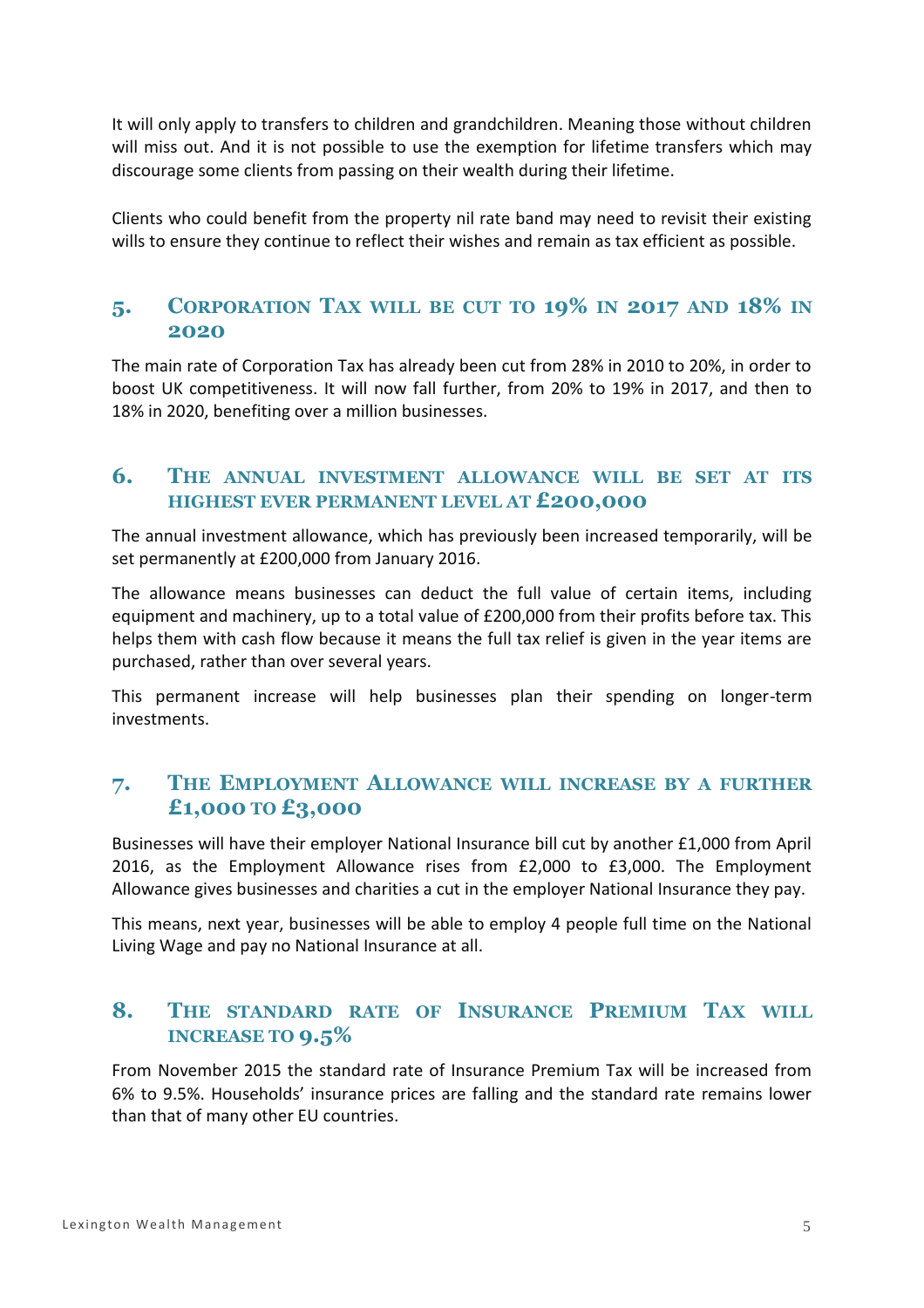### **9. RESTRICTING TAX RELIEF FOR WEALTHIER LANDLORDS**

Currently, individual landlords can deduct their costs – including mortgage interest – from their profits before they pay tax, giving them an advantage over other home buyers. Wealthier landlords receive tax relief at 40% and 45%. This tax relief will be restricted to 20% for all individuals by April 2020.

In addition, from April 2016, the 'wear and tear allowance', which allows landlords to reduce the tax they pay (regardless of whether they replace furnishings in their property) will also be replaced by a new system that only allows them to get tax relief when they replace furnishings.

# **10. NON DOMS - DEEMED DOMICILE AFTER 15 TAX YEARS, APPLIES TO ALL TAXES**

'Non-doms' are individuals who, although resident in the UK, can legally claim that another country is their home ('domicile'). This means that they can access some tax benefits not available to those who are resident and domiciled in the UK.

New rules apply from April 2017 to restrict this. Individuals will become 'deemed domicile' (taxed in the usual way that UK domiciled residents are taxed) more quickly - after 15 tax years spent in the UK instead of 17. And 'deemed domicile' will apply to more taxes income tax, CGT and IHT, instead of just IHT.

Excluded Property Trusts used with offshore bonds can continue to benefit from an advantageous IHT treatment. But individuals with their affairs set up to take advantage of the remittance basis may wish to review their investments to ensure this will still be tax efficient under the new regime.

### **11. REFORMING THE WAY BANKS ARE TAXED**

Following increasing bank profits, and to reflect changes in bank regulation, the government is:

- introducing a new 8% tax on banking sector profits from January 2016
- introducing a phased reduction in the rate of the Bank Levy (which is charged on banks' balance sheets) from 0.21% to 0.1% between 2016 and 2021
- excluding UK banks' overseas subsidiaries from the Bank Levy from January 2021

### **ECONOMY**

#### **12. THE GOVERNMENT WILL RUN A SURPLUS IN 2019-20**

The deficit will be reduced by around 1% of GDP (the value of the economy as a whole) on average in each year, which is the same pace as over the last 5 years. This means a surplus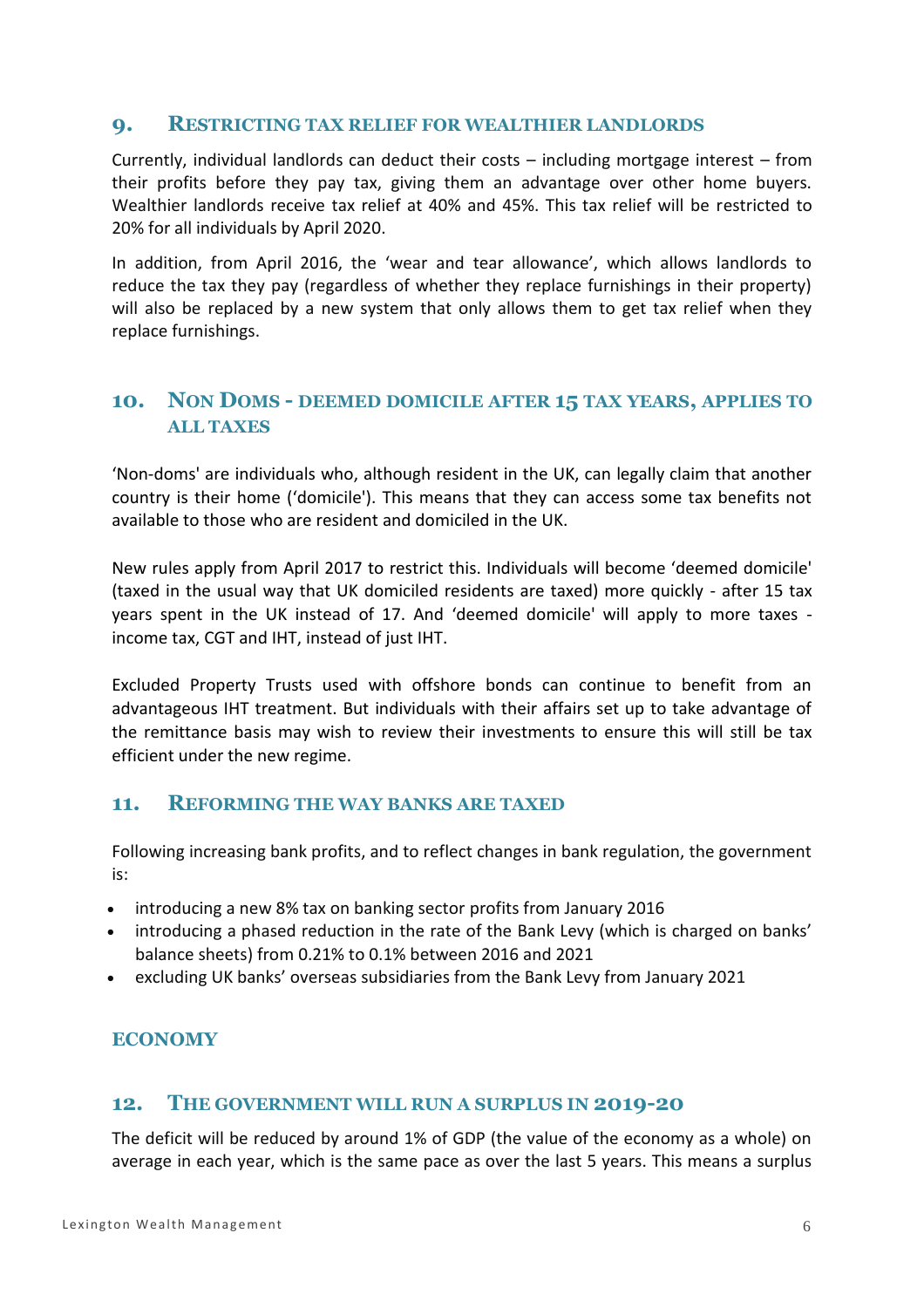(where more tax is raised than is spent) will be achieved in 2019-20, and debt will fall in every year. Included in this is:

- £12 billion by 2019-20 through welfare reforms
- £5 billion by 2019-20 from measures to tackle tax avoidance, planning, evasion, compliance, and imbalances in the tax system

Plans for the remaining savings will be set out in the autumn following the spending review.

### **13. PROTECTING DEFENCE SPENDING**

The Ministry of Defence's budget will rise by 0.5% (above inflation) each year to 2020-21. Up to an additional £1.5 billion a year will also be available by 2020-21 to fund increased spending on the military and intelligence agencies.

The government will meet the NATO pledge to spend 2% of national income on defence every year of this decade.

## **14. REFORMING THE WELFARE SYSTEM TO MAKE IT MORE AFFORDABLE**

The welfare system will be reformed to make it fairer for taxpayers who pay for it, while continuing to support the most vulnerable. Changes include:

- working-age benefits, including tax credits and Local Housing Allowance, will be frozen for 4 years from 2016-17 (this doesn't include Maternity Allowance, maternity pay, paternity pay and sick pay)
- the household benefit cap will be reduced to £20,000 (£23,000 in London)
- support through Child Tax Credit will be limited to 2 children for children born from April 2017
- those aged 18 to 21 who are on Universal Credit will have to apply for an apprenticeship or traineeship, gain work-based skills, or go on a work placement 6 months after the start of their claim
- rents for social housing will be reduced by 1% a year for 4 years, and tenants on higher incomes (over £40,000 in London and over £30,000 outside London) will be required to pay market rate, or near market rate, rents

# **PENSIONS**

# **15. TWO BITES AT AA AS PIPS ARE ALIGNED WITH TAX YEARS FROM 2016**

As a small step towards re-simplification of the pension rules, from 6 April 2016 all pension input periods (PIPs) will be aligned to the tax year. And it won't be possible to change them.

But related transitional rules potentially create an extra £40k annual allowance (AA) for the 2015/16 tax year, giving some savers two bites at the AA cherry this year.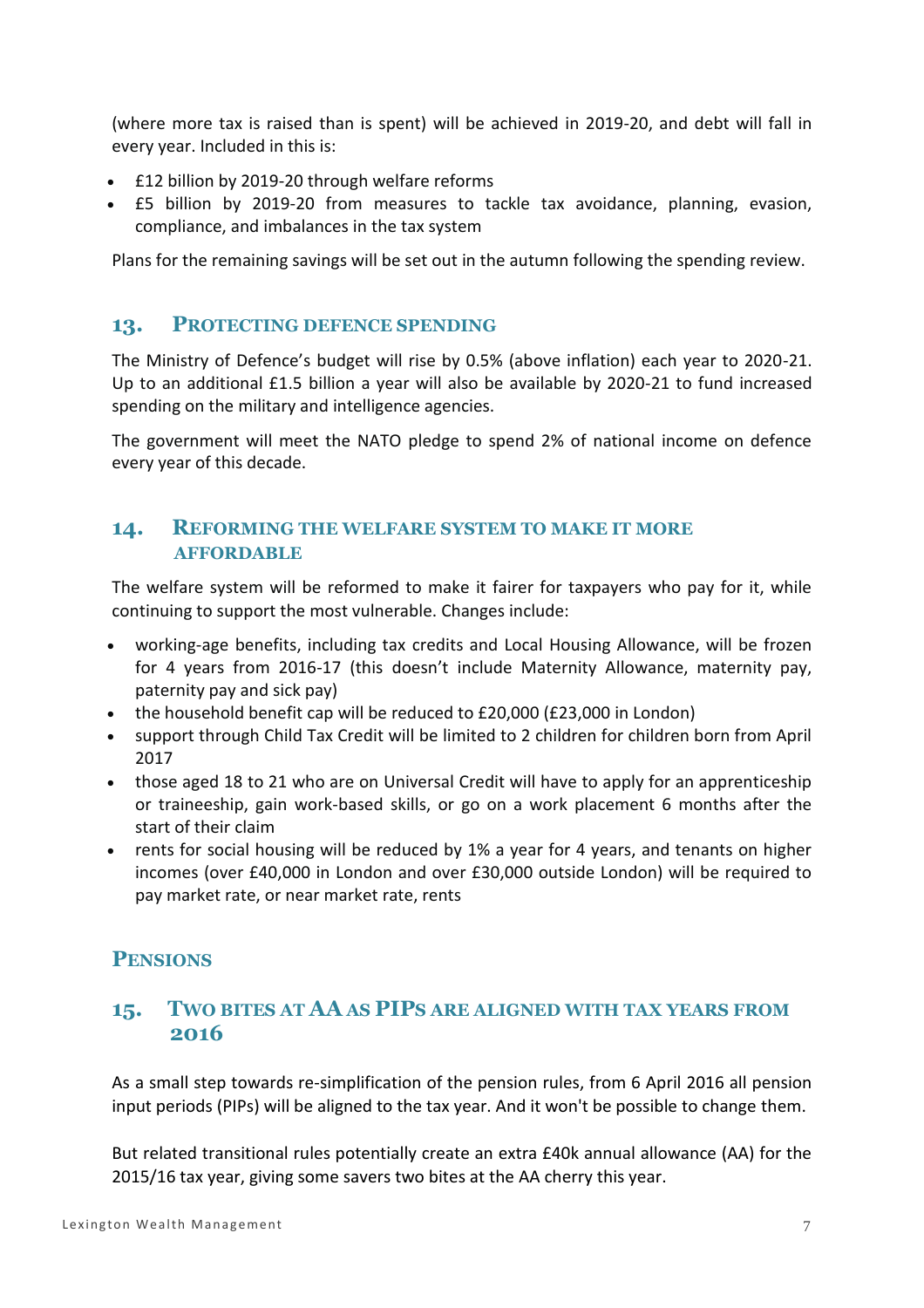As ever, the devil is in the detail. Look out for our article and case study for insight on how to help your clients make the most of this change.

# **16. AA CUT FOR HIGH EARNERS FROM 2016 - GET IT WHILE YOU CAN**

Those with 'adjusted income' over £150k will have their annual allowance (AA) cut from the 2016/17 tax year, creating a 'get it while you can' pension funding window this tax year.

The standard £40k AA will be cut by £1 for every £2 of 'adjusted income' over £150k in a tax year. The maximum AA reduction is £30k, giving those with income of £210k or above a £10k AA. Carry forward of unused AA will still be available, but only the balance of the reduced AA can be carried forward from any year where a reduced AA applied.

The 'adjusted income' the £150k test is based on is broadly the total of:

- the individual's income (without deducting their own pension contributions); plus
- the value of any employer pension contributions made for them.

The reduced AA won't however apply where an individual's net income for the tax year (after deducting their own pension contributions), plus the value of any income given up for an employer pension contribution via a salary sacrifice arrangement entered into after 8 July 2015, is £110k or less.

# **17. PENSION TAX FRAMEWORK UNDER REVIEW**

The Government has kicked off a fundamental review of the pension tax framework to ensure it remains fit for purpose, and sustainable, for a changing society. In a consultation launched today, HM Treasury is seeking views on a range of very open questions around what changes (if any) would:

- reduce complexity and increase transparency;
- make best use of available tax reliefs;
- increase engagement and aid retirement planning.

This welcome consultation raises the prospect of radical reform to restore the vision of a genuinely 'simplified' retirement saving framework. The consultation closes on 30 September.

Jamie Jenkins, Head of Pensions Strategy, comments 'Pensions tax relief was ripe for review.

Despite some suggesting that the industry was resistant to any change in this area, quite the contrary, we have been calling for a more fundamental review rather than constant tinkering. This consultation provides us with a great opportunity to simplify the pensions tax system once and for all.'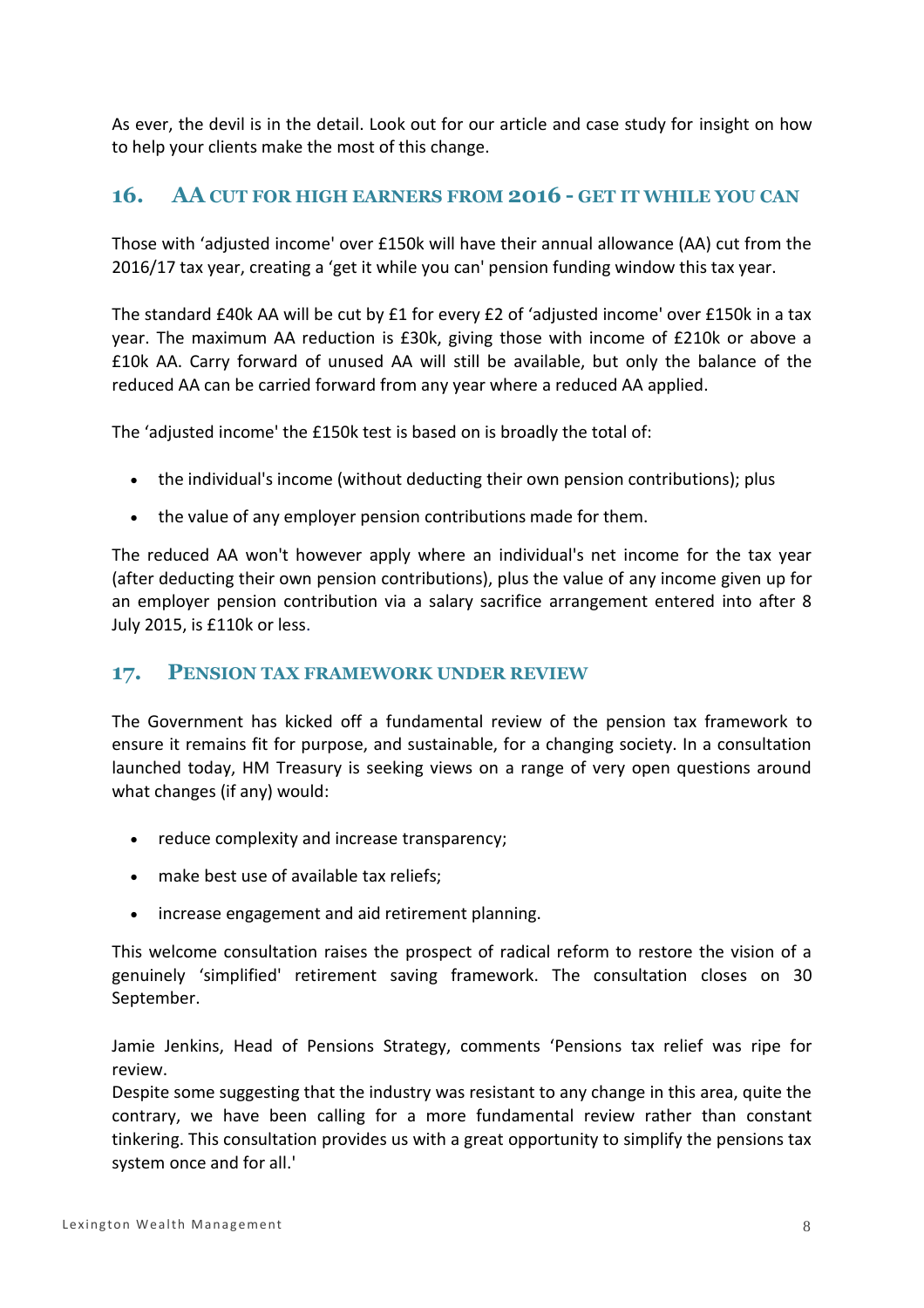## **OTHER PENSION NEWS**

- **Lifetime allowance:** The proposed reduction in the lifetime allowance from £1.25M to £1M will go ahead as planned from the 2016/17 tax year. It will be indexed in line with CPI from 2018/19. Details are awaited of a new transitional protection option for those with existing pension savings already over £1M who would otherwise face a retrospective tax hit.
- **Death tax:** As promised as part of the 'freedom and choice' reforms, all pension lump sum death benefits paid after 5 April 2016 in relation to a death at age 75 or above will be taxed as the recipient's income (removing the flat 45% tax that applies in the 2015/16 tax year).
- **Salary sacrifice:** Despite wide pre-Budget rumours, there are no changes to salary sacrifice rules. The Government will, however, be monitoring the growth of such schemes and their impact on tax take.
- **Transfers:** To improve consumer access to 'freedom and choice', the Government will consult about how to improve the pension transfer process and, potentially, cap charges for over 55s.
- **Annuities:** The ability for pensioners to sell their annuities will be delayed until 2017. This allows more time to ensure the related consumer safeguards are in place. More details will be announced in the autumn.
- **State Pensions:** The Chancellor has reaffirmed the Government's commitment to retaining the 'triple lock' State pension increase promise, giving more security to older people.

# **18. ISA CHANGES**

#### **REPLACING WITHDRAWALS**

The proposed changes to ISA, allowing savers to dip into the savings and replace them without it affecting their annual subscription limits, will go ahead from 6 April 2016.

The new contributions would have to be paid within the same tax year as the withdrawal for it not to be counted. These new flexible funding rules will only apply to cash ISAs and any cash element within a stocks and shares ISA. However, it is now possible to move ISA holdings between cash and stocks and shares without restriction, so clients in stocks and shares will be able to benefit provided they move into cash first.

#### **HELP TO BUY ISA**

First time home buyers will get help from the Government when saving to get their foot on the property ladder. The Help to Buy ISA will be available from 1 December 2015.

The scheme will provide 25% tax relief on savings up to £12,000. So someone saving the full £12,000 would see the government add a further £3,000 to their savings, giving them £15,000 towards the purchase of their first home. This tax relief isn't given at the point of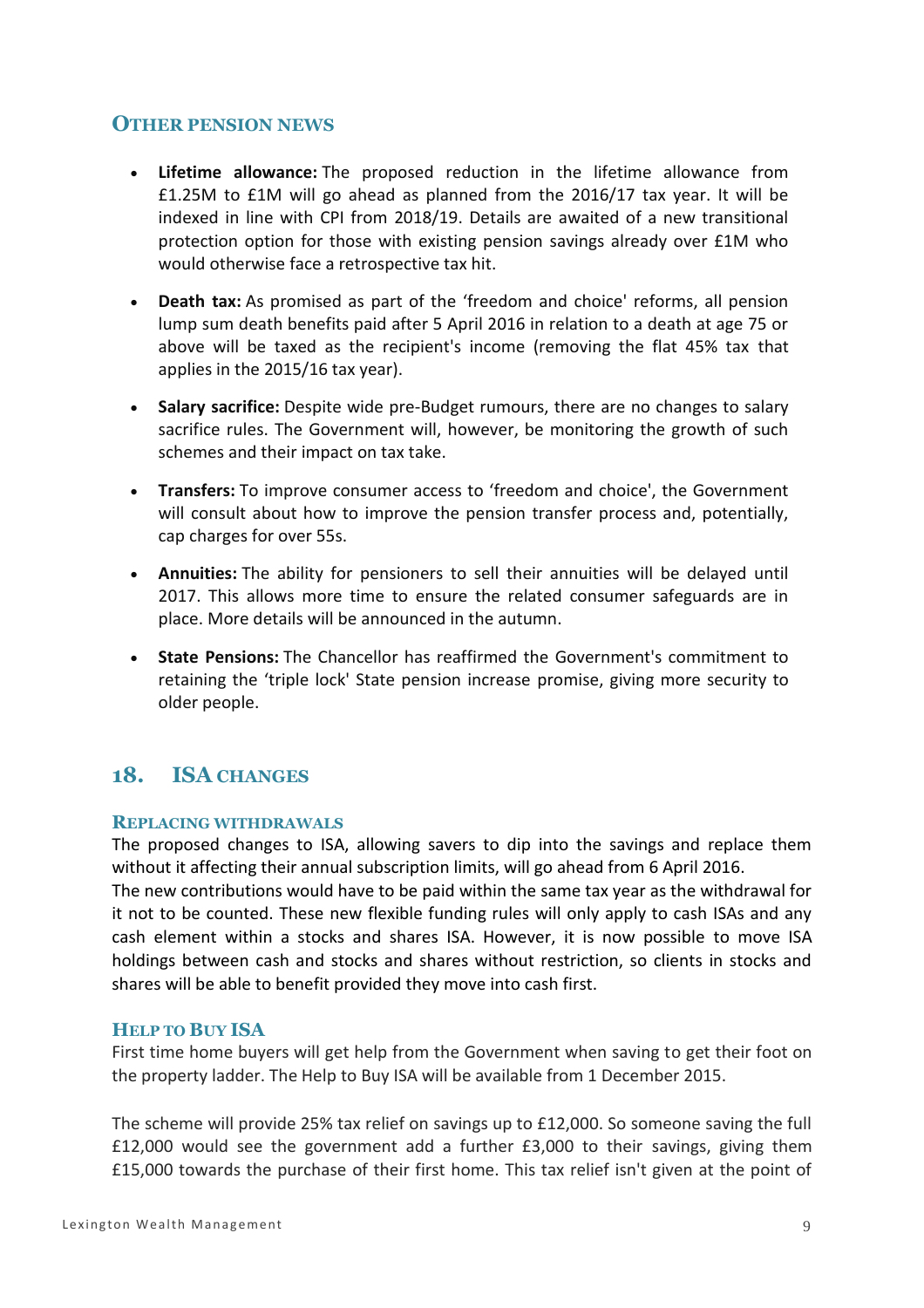saving in the same way as a pension contribution, but is instead added when the saver buys the home.

The new scheme will be a form of Cash ISA and, in line with current rules, it won't be possible to subscribe to two separate Cash ISAs (Cash & Help to Buy) in the same tax year.

Savings will be limited to a maximum single initial premium of £1,000 and regular savings of £200 each month. And to get the Government bonus, property values can be no more than £250,000 (£450,000 for properties in London).

### **OTHER**

## **19. CLAMPING DOWN ON NUISANCE CALLS FROM CLAIMS MANAGEMENT COMPANIES**

The amount that can be charged by claims management companies – such as those that encourage claims for payment protection insurance (PPI) or personal injury insurance – will be capped, reducing nuisance calls to potential customers.

## **20. MILLION NEW APPRENTICESHIPS**

3 million new apprenticeships will be created by 2020, funded by a levy on large employers. Firms that are committed to training will be able to get back more than they put in.

### **21. £30 MILLION OF FUNDING FOR TRANSPORT FOR THE NORTH**

Cities and counties in the North will be given even more control over local transport. Transport for the North (TfN) will be supported by £30 million in funding over 3 years, and will have more responsibility for setting out policy and investments.

#### **22. 30 HOURS OF FREE CHILDCARE FOR 3 AND 4 YEAR OLDS**

From September 2017, working families with 3 and 4 year olds will receive 30 hours of free childcare – an increase from the 15 hours they're currently offered.

#### **23. STUDENT MAINTENANCE GRANTS WILL BE REPLACED WITH LOANS**

From the 2016-17 academic year, cash support for new students will increase by £766 to £8,200 a year, the highest level ever for students from low-income households. New maintenance loan support will replace student grants. Loans will be paid back only when graduates earn above £21,000 a year.